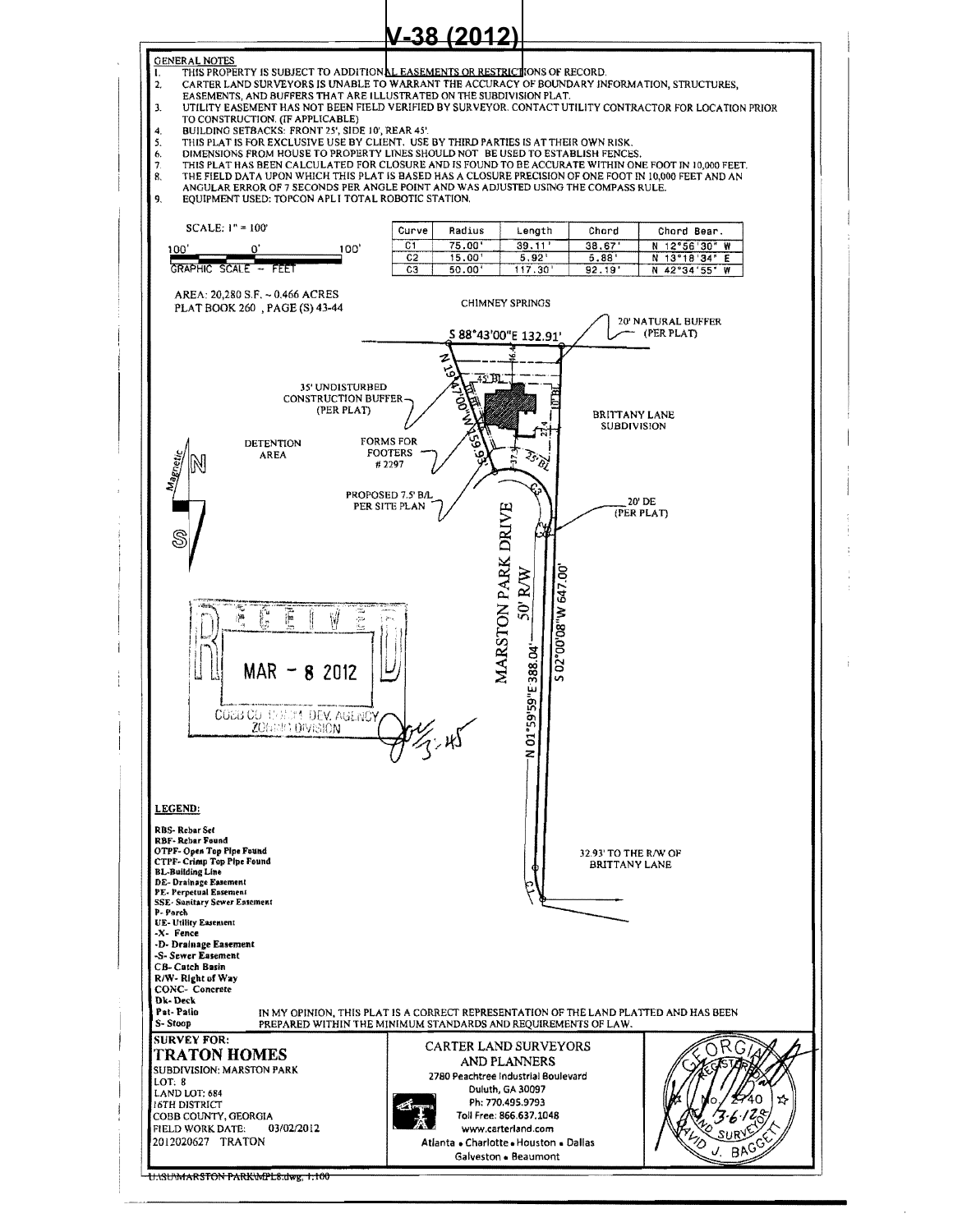| <b>Traton Homes</b><br><b>APPLICANT:</b>                                                                                                                                                                                                                                                                                                                                                                                                                   | <b>PETITION No.:</b>                          | $V-38$                                                         |
|------------------------------------------------------------------------------------------------------------------------------------------------------------------------------------------------------------------------------------------------------------------------------------------------------------------------------------------------------------------------------------------------------------------------------------------------------------|-----------------------------------------------|----------------------------------------------------------------|
| 770-427-9064<br><b>PHONE:</b>                                                                                                                                                                                                                                                                                                                                                                                                                              | <b>DATE OF HEARING:</b>                       | $05-09-12$                                                     |
| <b>REPRESENTATIVE:</b> Richard Foster                                                                                                                                                                                                                                                                                                                                                                                                                      | <b>PRESENT ZONING:</b>                        | $R-20$                                                         |
| 770-527-1095<br><b>PHONE:</b>                                                                                                                                                                                                                                                                                                                                                                                                                              | <b>LAND LOT(S):</b>                           | 684                                                            |
| Traton Homes, LLC<br><b>TITLEHOLDER:</b>                                                                                                                                                                                                                                                                                                                                                                                                                   | <b>DISTRICT:</b>                              | 16                                                             |
| On the northernmost end of<br>PROPERTY LOCATION:                                                                                                                                                                                                                                                                                                                                                                                                           | <b>SIZE OF TRACT:</b>                         | 0.4655 acres                                                   |
| Marston Park Drive (2297 Marston Park Drive).                                                                                                                                                                                                                                                                                                                                                                                                              | <b>COMMISSION DISTRICT:</b>                   | $\mathfrak{Z}$                                                 |
| line.<br><b>OPPOSITION:</b> No. OPPOSED _____ PETITION No. _____ SPOKESMAN _____________<br><b>BOARD OF APPEALS DECISION</b><br><b>APPROVED ____ MOTION BY ________</b><br>REJECTED SECONDED<br>HELD _____ CARRIED _____<br>STIPULATIONS: North Contract Contract Contract Contract Contract Contract Contract Contract Contract Contract Contract Contract Contract Contract Contract Contract Contract Contract Contract Contract Contract Contract Cont | <b>SITE</b><br>PRD<br>$R-15$<br>tere Lake Cir | $R-20$<br>Chimney Springs Ct<br>$R-20$<br>ke Rise Ln<br>$R-15$ |
|                                                                                                                                                                                                                                                                                                                                                                                                                                                            | $R - 30$<br>$-686 - R - 20$                   | Gemstone Ter<br>ting Hound Ln                                  |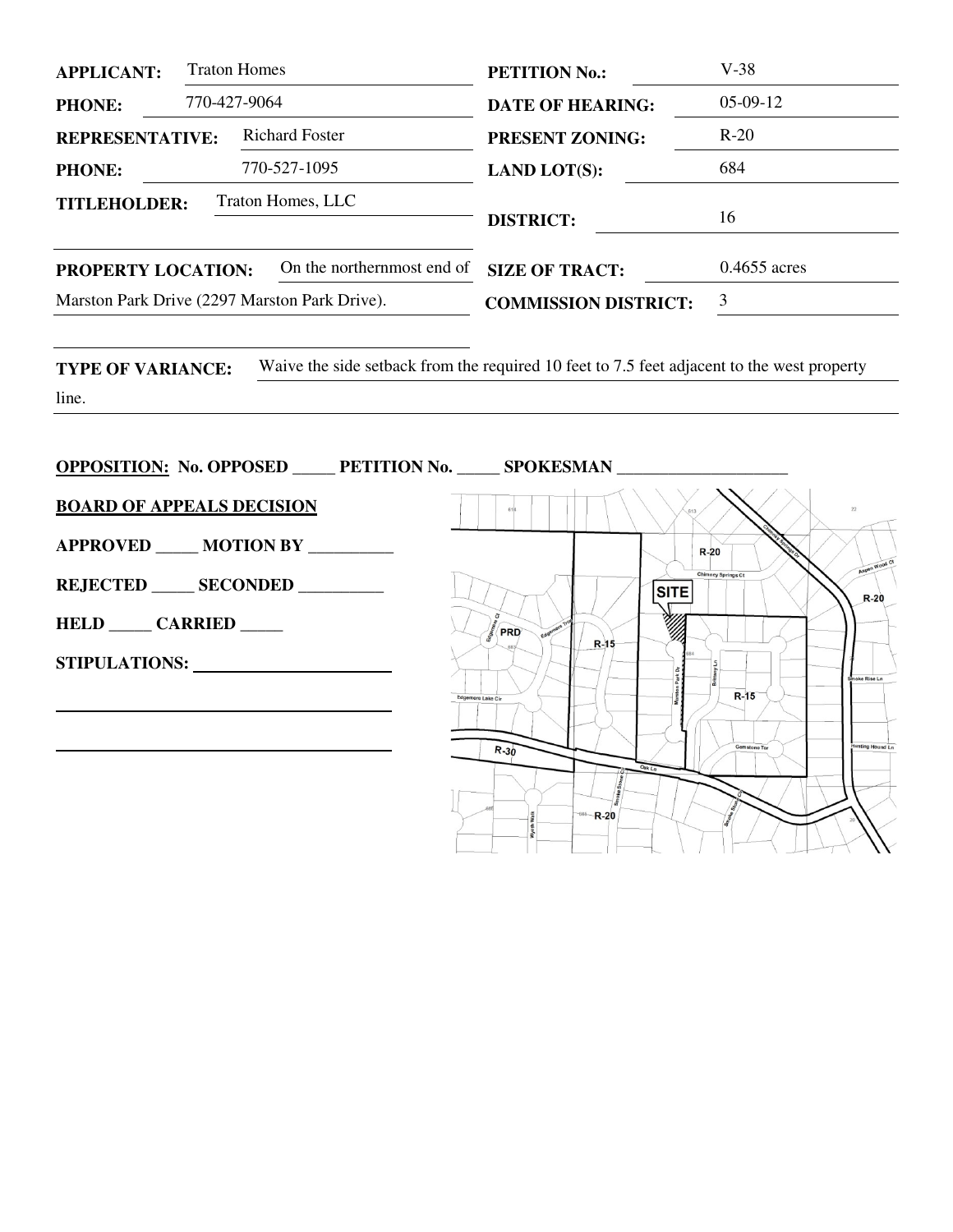\*\*\*\*\*\*\*\*\*\*\*\*\*\*\*\*\*\*\*\*\*\*\*\*\*\*\*\*\*\*\*\*\*\*\*\*\*\*\*\*\*\*\*\*\*\*\*\*\*\*\*\*\*\*\*\*\*\*\*\*\*\*\*\*\*\*\*\*\*\*\*\*\*\*\*\*\*\*\*\*\*\*

## **COMMENTS**

**TRAFFIC:** This request will not have an adverse impact on the transportation network.

**DEVELOPMENT & INSPECTIONS:** Zoning Compliance Inspection failed as a result of encroachment.

**STORMWATER MANAGEMENT:** The lot adjacent to this setback reduction is the subdivision detention pond and will therefore not result in any impact to any adjacent neighbors. However, the existing pond fencing has been installed outside the pond parcel. The builder must relocate the detention pond fence so that is located inside the parcel boundary.

**HISTORIC PRESERVATION:** After examining Civil War trench maps, Cobb County historic property surveys, county maps, and various other resources, staff has no comments regarding the impact or treatment of historic and/or archaeological resources.

**CEMETERY PRESERVATION:** No comment.

**WATER:** No conflict.

**SEWER:** No conflict.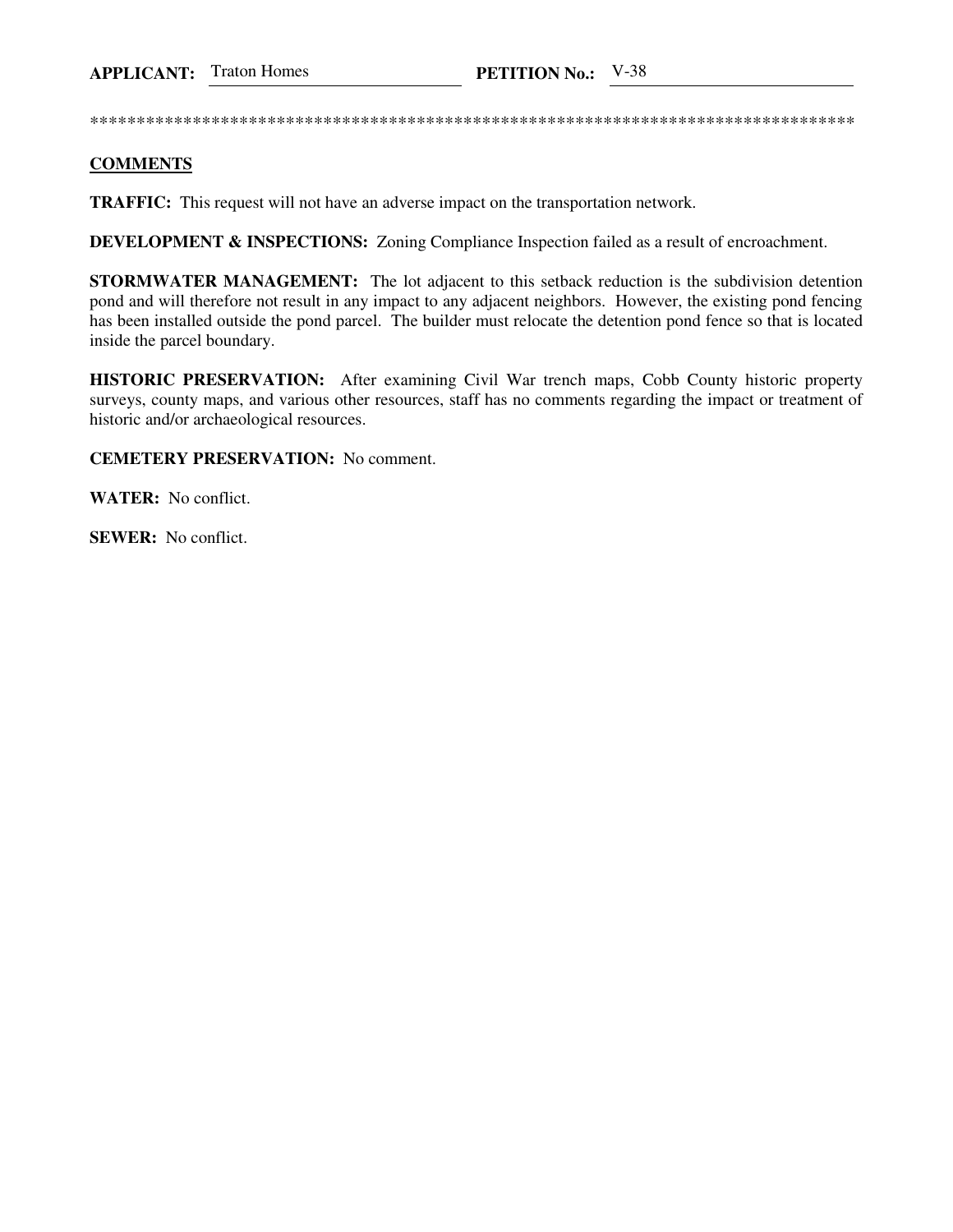FIRE DEPARTMENT: After analyzing the information presented for a Preliminary Review, the Cobb County Fire Marshal's Office is confident that all other items can be addressed during the Plan Review Stage.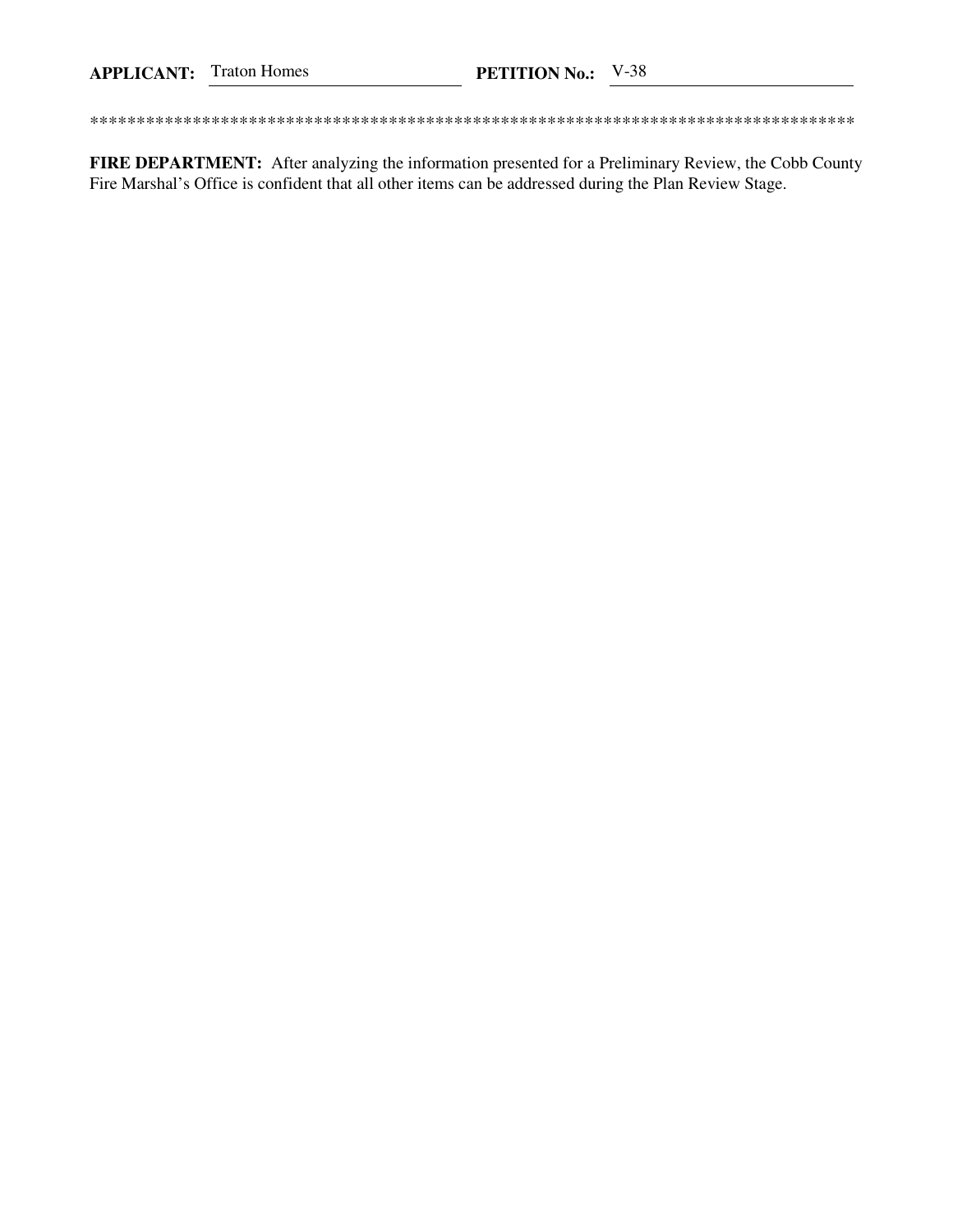**V-38**